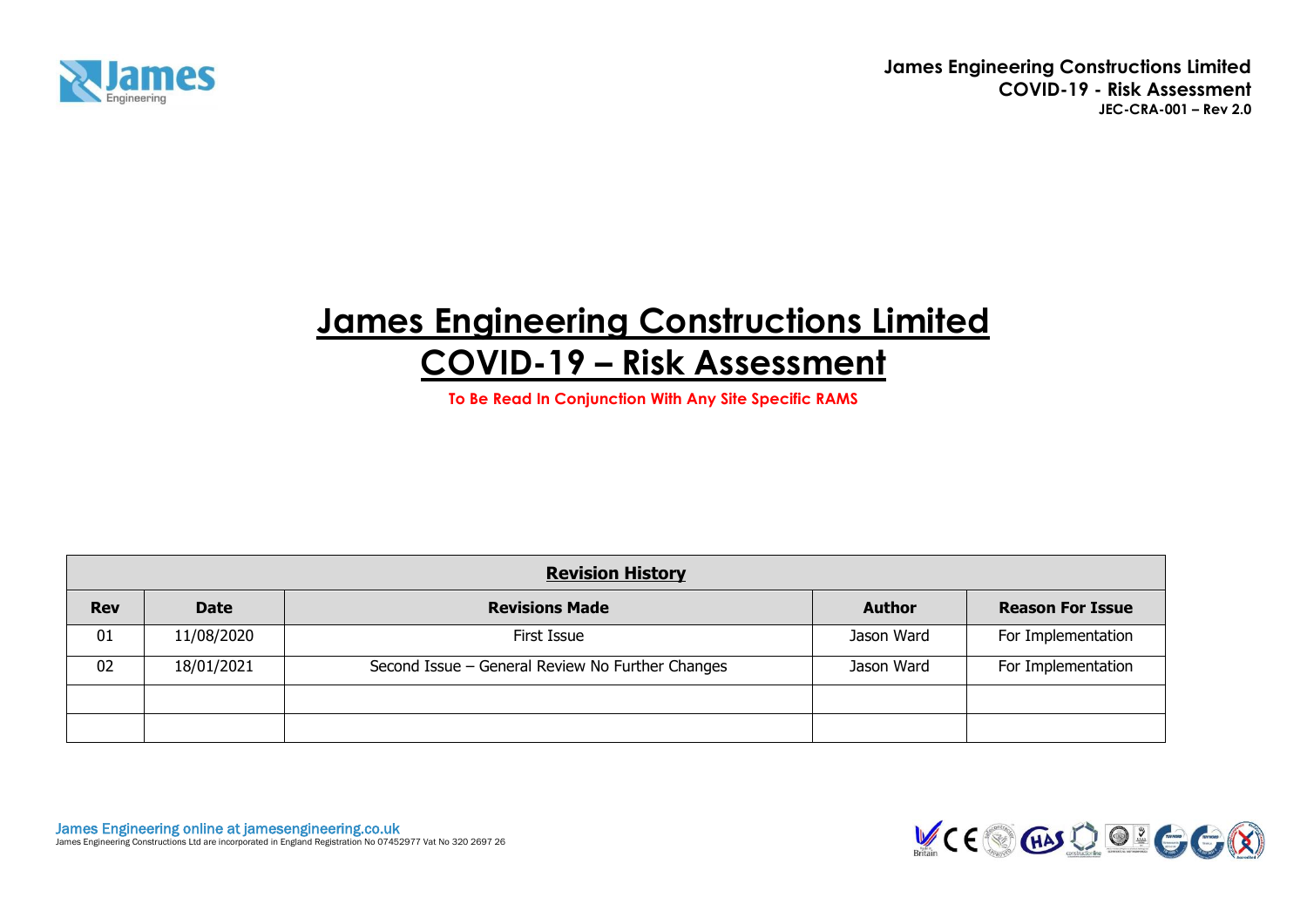

|                 | The purpose of this document is a comprehensive risk assessment produced on behalf of James<br>Engineering Constructions Limited for reviewing identified hazards and identifying reasonable control<br>measures to control and mitigate the contraction, transmission of COVID-19 and ensuring a more<br>controlled and safer environment for all involved within the organisations. For the avoidance of doubt<br>this document does not supersede any previous implemented site specific or project specific risk<br>assessments.<br>The follow hazards have been identified within this document and suitable control measures advised |
|-----------------|--------------------------------------------------------------------------------------------------------------------------------------------------------------------------------------------------------------------------------------------------------------------------------------------------------------------------------------------------------------------------------------------------------------------------------------------------------------------------------------------------------------------------------------------------------------------------------------------------------------------------------------------|
| <b>Purpose:</b> | for implementation:                                                                                                                                                                                                                                                                                                                                                                                                                                                                                                                                                                                                                        |
|                 | Hazard One: COVID-19 – Pre-Attendance & Travel<br>Hazard Two: COVID-!9 - Within James Engineering Works & Offices<br>Hazard Three: COVID 19 - On Site (Site Installation Works)<br>Hazard Four: COVID-19 - First Aid<br>Hazard Five: COVID-19 - Reporting & Communication<br>This document will be treated as a live document and reviewed, monitored and revised regularly as<br>required with the ever-ongoing changes in guidelines & restrictions surrounding the disease.                                                                                                                                                             |

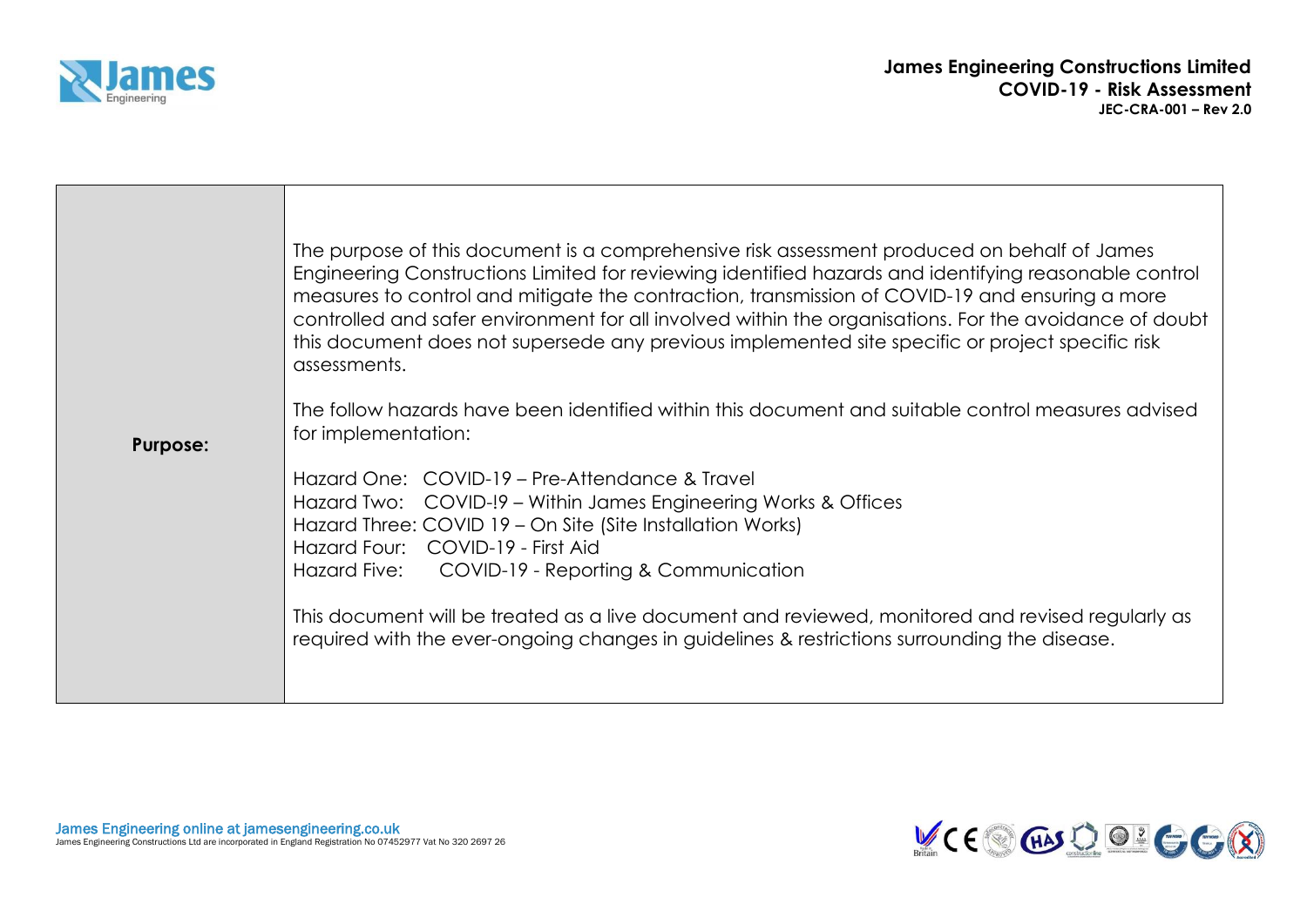

| All James Engineering Related Activities At<br><b>Activity &amp; Location</b><br><b>James Engineering Premises, Site &amp; Travelling</b> |                                        |                                                                                 |                                                                                                                                                                           |                                      |                       |    |                                                                                                                                                                                                                                                                                                                                                                                                                                                                                                                                                                                                                                                                                                                                                                                                                                                  |                                       |        |                |
|-------------------------------------------------------------------------------------------------------------------------------------------|----------------------------------------|---------------------------------------------------------------------------------|---------------------------------------------------------------------------------------------------------------------------------------------------------------------------|--------------------------------------|-----------------------|----|--------------------------------------------------------------------------------------------------------------------------------------------------------------------------------------------------------------------------------------------------------------------------------------------------------------------------------------------------------------------------------------------------------------------------------------------------------------------------------------------------------------------------------------------------------------------------------------------------------------------------------------------------------------------------------------------------------------------------------------------------------------------------------------------------------------------------------------------------|---------------------------------------|--------|----------------|
|                                                                                                                                           |                                        |                                                                                 |                                                                                                                                                                           | <b>Initial Potential</b><br>for Harm |                       |    |                                                                                                                                                                                                                                                                                                                                                                                                                                                                                                                                                                                                                                                                                                                                                                                                                                                  | <b>Residual Potential</b><br>for Harm |        |                |
| <b>No</b>                                                                                                                                 | <b>Hazards (potential</b><br>for harm) | Who may<br>be<br>harmed                                                         | <b>Initial Risk: likely</b><br>result if hazard is<br>realised                                                                                                            | Likelihood                           | Risk Rating<br>Impact |    | <b>Control Measures</b><br>Can the hazard be removed?                                                                                                                                                                                                                                                                                                                                                                                                                                                                                                                                                                                                                                                                                                                                                                                            | Likelihood                            | Impact | Rating<br>Risk |
|                                                                                                                                           | COVID-19<br>Pre-Attendance &<br>Travel | <b>Employees</b><br>Other<br>Trades /<br>Suppliers<br>&<br>Members<br>of Public | Contraction of<br>COVID-19<br>Minor<br>$\bullet$<br>symptoms<br>requiring self-<br>isolation and<br>home care<br>Major case<br>$\bullet$<br>requiring<br>hospitalisation. | $\overline{4}$                       | 5                     | 20 | Ensure all employees are briefed and<br>$\bullet$<br>undertake a complete self assessment of<br>own health prior to departing home and do<br>not travel if showing signs of the following<br>symptoms:<br>A high temperature (37.8°C)<br>$\circ$<br>A new or continuous cough<br>$\Omega$<br>A loss of or change to sense of smell<br>$\circ$<br>or taste<br>A sore Throat<br>$\Omega$<br>Feeling generally unwell<br>$\circ$<br>Been in close contact with / living<br>$\circ$<br>with a suspected or confirmed case<br>of COVID-19 in the previous 2 weeks.<br>Recently been aboard to<br>$\circ$<br>destination in which Government<br>guidelines dictate a quarantine<br>period is required.<br>Avoid car sharing with members outside your<br>$\bullet$<br>household / support bubble. However should<br>car / vehicle sharing be required: |                                       | 5      | 5              |

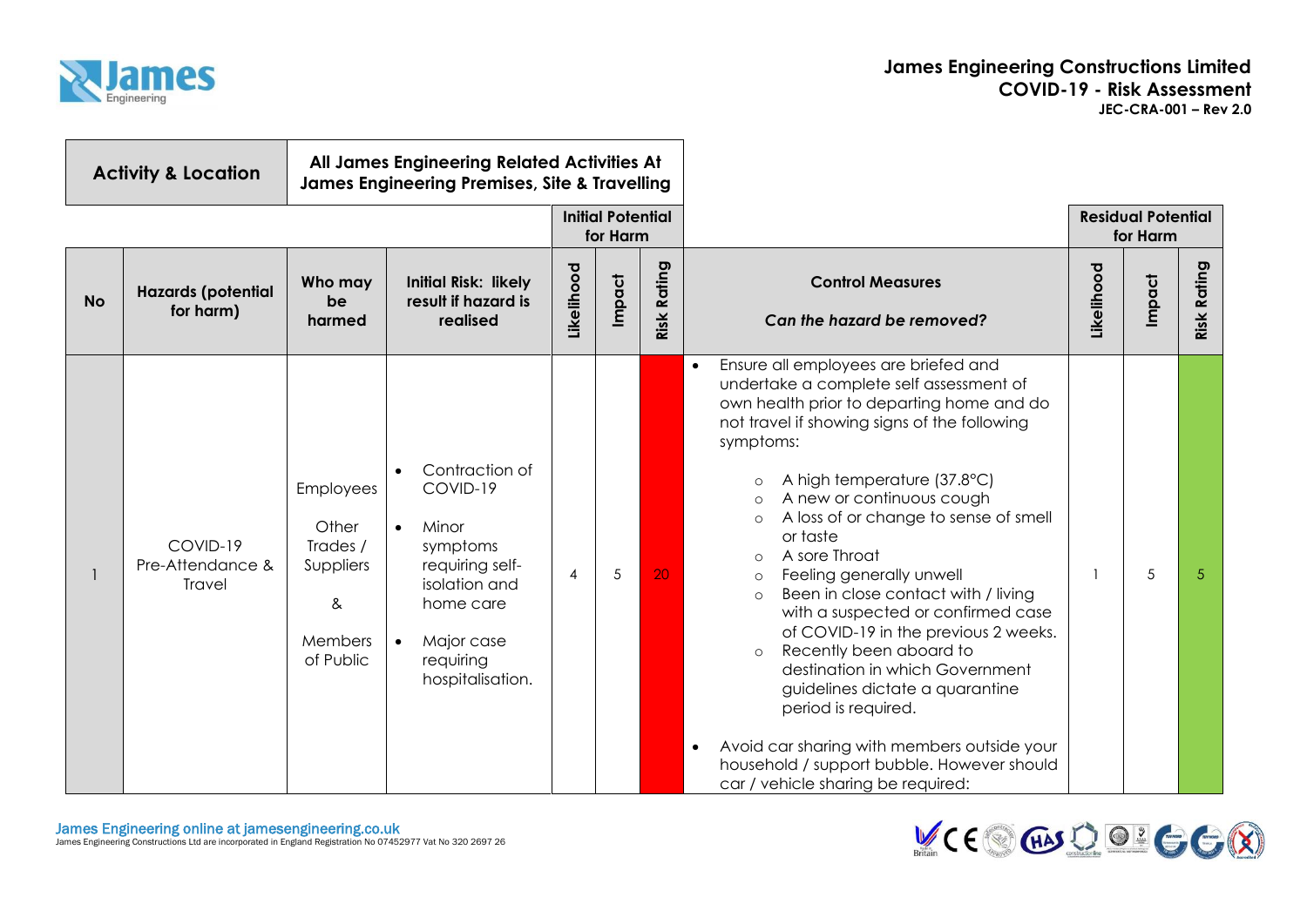

|  |  | Face masks / covering to be worn<br>$\circ$<br>during travel.<br>Sit in the vehicle as maximum<br>$\circ$<br>distance away and avoid face to<br>face contact.<br>Regular hand sanitation by<br>$\circ$<br>passengers during travel.<br>Ensure surfaces and suitably<br>$\circ$<br>cleaned prior to and following<br>travel (e.g. door handles etc.)<br>Ensure windows are open during<br>$\Omega$<br>travel with passengers to promote<br>good air ventilation / circulation in<br>the vehicle. |  |
|--|--|-------------------------------------------------------------------------------------------------------------------------------------------------------------------------------------------------------------------------------------------------------------------------------------------------------------------------------------------------------------------------------------------------------------------------------------------------------------------------------------------------|--|
|  |  | Avoid use public transport unless absolutely<br>necessary.<br>Each individual shall come in work clothing<br>$\bullet$<br>where possible to prevent use of changing<br>facilities.<br>Each individual shall have own hand sanitiser<br>where possible.<br>Anyone showing signs or symptoms or<br>$\bullet$<br>generally feeling unwell prior to traveling<br>should not attend and follow government<br>guidelines for testing / serf isolating.                                                |  |

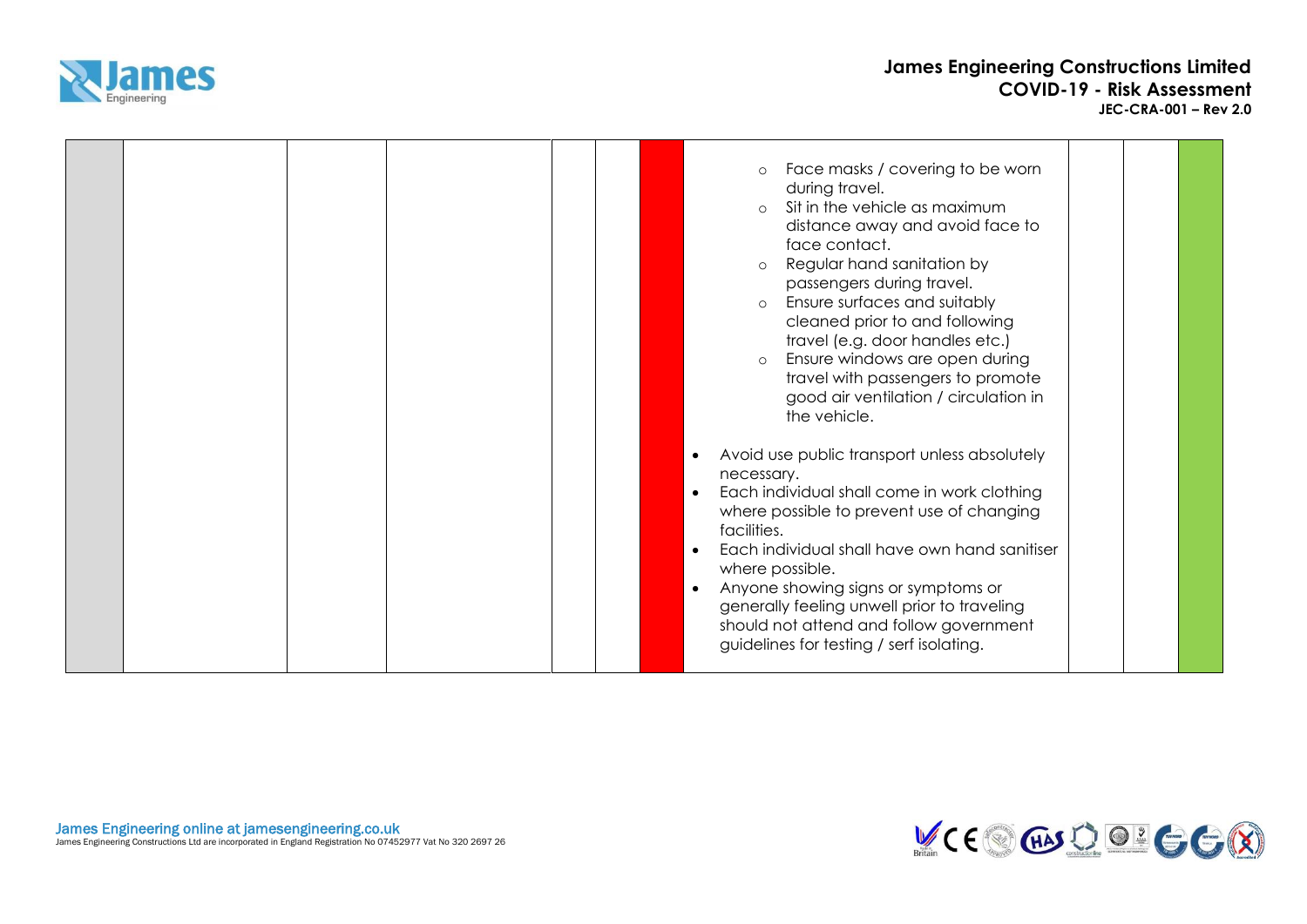

| $\overline{2}$ | COVID-19<br>Within James<br>Engineering's Works /<br><b>Offices</b> | Employees<br>Other<br>Trades /<br>Suppliers<br>&<br>Members<br>of Public | Contraction of<br>$\bullet$<br>COVID-19<br>Minor symptoms<br>requiring self-<br>isolation and<br>home care<br>Major case<br>requiring<br>hospitalisation. | 4 | 5 | When arriving at the James Engineering premises<br>$\bullet$<br>adopt government regulations regarding social<br>distancing:<br>Congregate in no more than groups of six<br>$\bullet$<br>Remain socially distant at 2m apart<br>Clean your hands when arriving and during<br>breaks.<br>All to follow local premises guidelines and<br>$\bullet$<br>regulations (follow signage, walking routes, max<br>occupancies etc.)<br>Health surveillance to be completed by James<br>Engineering (temperature checks)<br>Avoid congregating around walking routes, car<br>parks and canteens.<br>No physical gestures towards others (e.g.<br>handshakes)<br>No unauthorised visitors so we can maintain<br>$\bullet$<br>reasonable capacity levels on site.<br>Staggered breaks to reduce canteen & welfare<br>5<br>20<br>$\bullet$<br>5<br>occupancy at any one time.<br>Regularly clean common surfaces in reception,<br>$\bullet$<br>office, welfare and manufacturing areas.<br>Delivery drivers should remain in their vehicles if<br>$\bullet$<br>the load will allow it and must wash or clean their<br>hands before unloading goods and materials.<br>Ensure soap and fresh water is readily<br>$\bullet$<br>available and kept topped up at all times<br>Provide hand sanitizer where hand washing<br>facilities are unavailable<br>Regularly clean the hand washing facilities<br>$\bullet$<br>and check soap and sanitizer levels<br>Provide suitable and sufficient rubbish bins for<br>$\bullet$<br>hand towels with regular removal and<br>disposal.<br>Restrict the number of people using the toilet<br>facilities at any one time. |
|----------------|---------------------------------------------------------------------|--------------------------------------------------------------------------|-----------------------------------------------------------------------------------------------------------------------------------------------------------|---|---|----------------------------------------------------------------------------------------------------------------------------------------------------------------------------------------------------------------------------------------------------------------------------------------------------------------------------------------------------------------------------------------------------------------------------------------------------------------------------------------------------------------------------------------------------------------------------------------------------------------------------------------------------------------------------------------------------------------------------------------------------------------------------------------------------------------------------------------------------------------------------------------------------------------------------------------------------------------------------------------------------------------------------------------------------------------------------------------------------------------------------------------------------------------------------------------------------------------------------------------------------------------------------------------------------------------------------------------------------------------------------------------------------------------------------------------------------------------------------------------------------------------------------------------------------------------------------------------------------------------------------------------------|
|----------------|---------------------------------------------------------------------|--------------------------------------------------------------------------|-----------------------------------------------------------------------------------------------------------------------------------------------------------|---|---|----------------------------------------------------------------------------------------------------------------------------------------------------------------------------------------------------------------------------------------------------------------------------------------------------------------------------------------------------------------------------------------------------------------------------------------------------------------------------------------------------------------------------------------------------------------------------------------------------------------------------------------------------------------------------------------------------------------------------------------------------------------------------------------------------------------------------------------------------------------------------------------------------------------------------------------------------------------------------------------------------------------------------------------------------------------------------------------------------------------------------------------------------------------------------------------------------------------------------------------------------------------------------------------------------------------------------------------------------------------------------------------------------------------------------------------------------------------------------------------------------------------------------------------------------------------------------------------------------------------------------------------------|

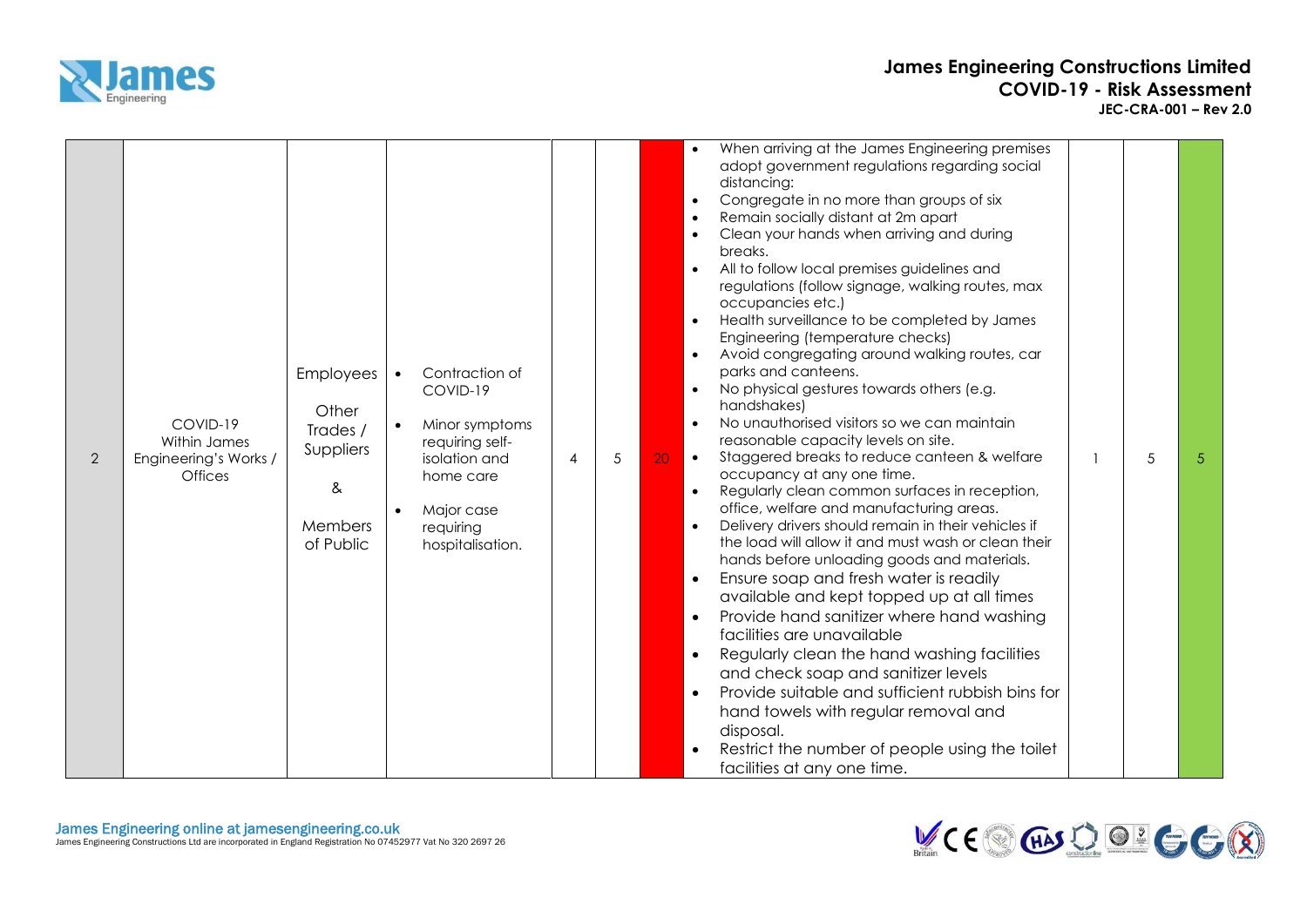

|   |                                          |                                                                          |                                                                                                                                                           |   |   |    | Wash hands before and after using the<br>$\bullet$<br>facilities.<br>Enhance the cleaning regimes for toilet<br>$\bullet$<br>facilities particularly door handles, locks and<br>the toilet flush.<br>Avoid face to face contact working with close<br>$\bullet$<br>proximity, is unavoidable using suitable FFP-3 or air<br>fed protection.<br>Work requiring skin to skin contact should not<br>$\bullet$<br>be carried out.<br>Re-usable PPE should be thoroughly cleaned<br>after use and not shared between workers.<br>Single use PPE should be disposed of so that<br>$\bullet$<br>it cannot be reused.<br>Regularly clean the inside of vehicle cabs<br>$\bullet$<br>and between use by different operators.                                                                                                                                             |   |   |
|---|------------------------------------------|--------------------------------------------------------------------------|-----------------------------------------------------------------------------------------------------------------------------------------------------------|---|---|----|-----------------------------------------------------------------------------------------------------------------------------------------------------------------------------------------------------------------------------------------------------------------------------------------------------------------------------------------------------------------------------------------------------------------------------------------------------------------------------------------------------------------------------------------------------------------------------------------------------------------------------------------------------------------------------------------------------------------------------------------------------------------------------------------------------------------------------------------------------------------|---|---|
| 3 | COVID-19<br><b>Site Based Activities</b> | Employees<br>Other<br>Trades /<br>Suppliers<br>&<br>Members of<br>Public | Contraction of<br>$\bullet$<br>COVID-19<br>Minor symptoms<br>requiring self-<br>isolation and<br>home care<br>Major case<br>requiring<br>hospitalisation. | 5 | 5 | 25 | Ensure a site-specific risk assessment and method<br>statement is completed reviewing the associated<br>risk of the site-specific activity and operations<br>being completed.<br>Follow site specific guidelines and regulations<br>(walking routes, maximum welfare occupancies,<br>signage etc.)<br>Site specific<br>$\bullet$<br>In the rare event another individual is required to<br>wear another's PPE equipment this shall be<br>suitably cleaned with alcohol wipes (min 70% IPA)<br>Ensure no sharing of hydration / confectionary.<br>$\bullet$<br>Strictly no spitting<br>$\bullet$<br>Avoid shouting / conversing loudly when other<br>local.<br>Avoid face to face contact where possible<br>$\bullet$<br>Avoid skin to skin contact.<br>$\bullet$<br>Avoid using communal tools bare skinned (use<br>gloves) and thoroughly clean following use. | 5 | 5 |

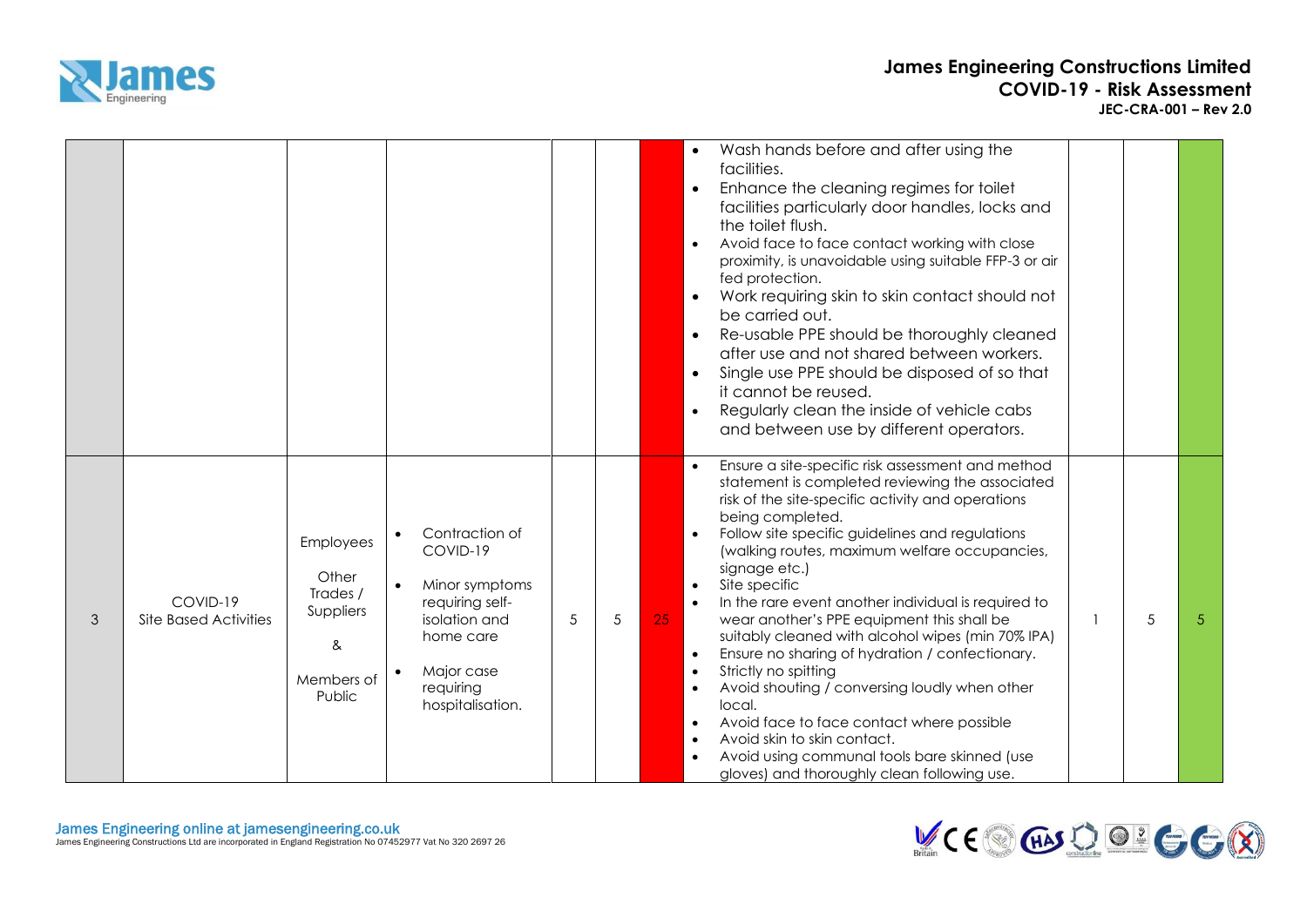

|                |                       |                                                                                 |                                                                                                                                                           |   |            | Any used equipment to be cleaned or not used<br>$\bullet$<br>for 72 hours following completion of day.<br>Avoid physical contact with any existing structures<br>$\bullet$<br>where possible (walls, fences, barriers etc.)<br>Ensure good hygiene throughout day / shift (hand<br>$\bullet$<br>sanitiser etc.)<br>Avoid face to face close contact working with<br>$\bullet$<br>close proximity, if unavoidable use suitable FFP-3<br>or air fed protection.<br>Remain socially distant (2m) wherever possible in<br>$\bullet$<br>line with government guidelines.                                                                                                                                                                                                                                                                                                                                                                                                                                                                                                                                                                                                   |   |
|----------------|-----------------------|---------------------------------------------------------------------------------|-----------------------------------------------------------------------------------------------------------------------------------------------------------|---|------------|-----------------------------------------------------------------------------------------------------------------------------------------------------------------------------------------------------------------------------------------------------------------------------------------------------------------------------------------------------------------------------------------------------------------------------------------------------------------------------------------------------------------------------------------------------------------------------------------------------------------------------------------------------------------------------------------------------------------------------------------------------------------------------------------------------------------------------------------------------------------------------------------------------------------------------------------------------------------------------------------------------------------------------------------------------------------------------------------------------------------------------------------------------------------------|---|
| $\overline{4}$ | COVID-19<br>First Aid | <b>Employees</b><br>Other<br>Trades /<br>Suppliers<br>&<br>Members of<br>Public | Contraction of<br>$\bullet$<br>COVID-19<br>Minor symptoms<br>requiring self-<br>isolation and<br>home care<br>Major case<br>requiring<br>hospitalisation. | 4 | $\sqrt{5}$ | Injuries and accidents shall still be treated,<br>$\bullet$<br>individual health and safety is of utmost<br>importance. The best form of protection is through<br>rigorous cleaning, personal hygiene and regular<br>hand hygiene.<br>An increased frequency of cleaning and<br>disinfection of all surfaces and equipment, using<br>standard household cleaning and disinfection<br>products.<br>First-aider or other medical personnel should be<br>present, they should be equipped with the<br>appropriate PPE (including face coverings) to<br>$\sqrt{5}$<br>20 <sup>°</sup><br>protect themselves and others if they need to<br>compromise social-distancing guidelines to<br>provide medical assistance.<br>After contact with an injured individual, the<br>person who has administered first aid should<br>clean their hands thoroughly with soap and water<br>or alcohol hand sanitiser at the earliest<br>opportunity.<br>This is applicable to all situations, regardless of<br>whether there was close contact, or the minimum<br>2 metre social distancing was maintained.<br>The first aider should also avoid touching their<br>mouth, eyes and nose. | 5 |

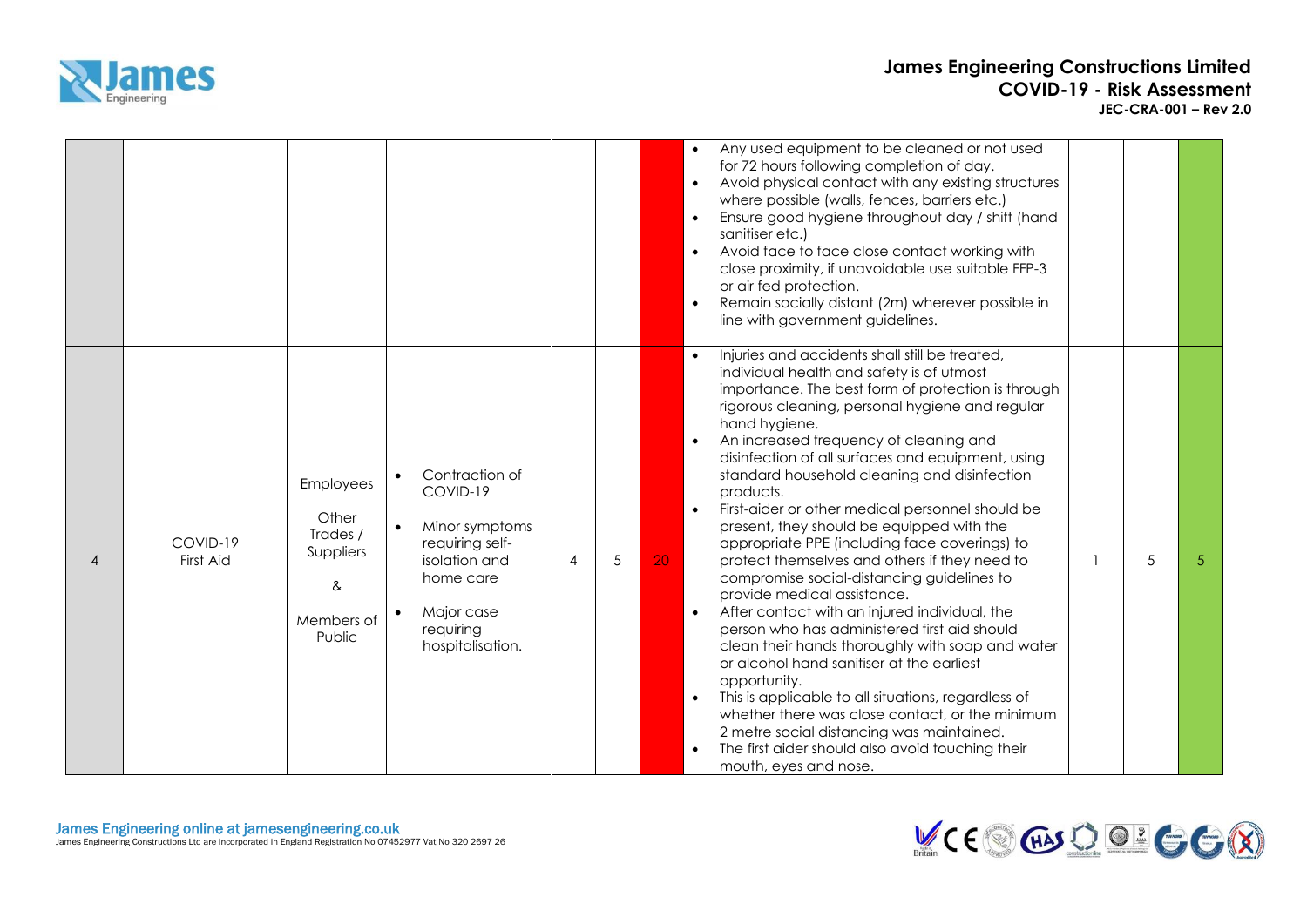

|                |                                                                    |                                                                          |                                                                                                                                              |   |   |    | First Aiders, should keep a record of each<br>$\bullet$<br>individuals they have come into contact with for<br>track and trace purposes.                                                                                                                                                                                                                                                                                                                                                                                                                                                                                                                                                               |  |  |
|----------------|--------------------------------------------------------------------|--------------------------------------------------------------------------|----------------------------------------------------------------------------------------------------------------------------------------------|---|---|----|--------------------------------------------------------------------------------------------------------------------------------------------------------------------------------------------------------------------------------------------------------------------------------------------------------------------------------------------------------------------------------------------------------------------------------------------------------------------------------------------------------------------------------------------------------------------------------------------------------------------------------------------------------------------------------------------------------|--|--|
| $\overline{5}$ | COVID-19<br>Information Collation,<br>Reporting &<br>Communication | Employees<br>Other<br>Trades /<br>Suppliers<br>ጼ<br>Members of<br>Public | Contraction of<br>COVID-19<br>Minor symptoms<br>requiring self-<br>isolation and<br>home care<br>Major case<br>requiring<br>hospitalisation. | 3 | 5 | 15 | Registers to be maintained so track and trace ca<br>be achieved as required under government<br>guidelines (person. Location time and which<br>James Engineering staff also in attendance)<br>(labour teams, office rotas & daily work sheets /<br>clock cards)<br>Any information collated with be under GDPR<br>regulations<br>As required under the NHS track and trace system<br>James Engineering will share collated information<br>in controlled manner.<br>Regular briefing and tool box talks to be<br>completed on this risk assessment, consequent<br>revisions and latest government guidelines to<br>ensure compliance of work force for controlling<br>the contraction and transmission. |  |  |